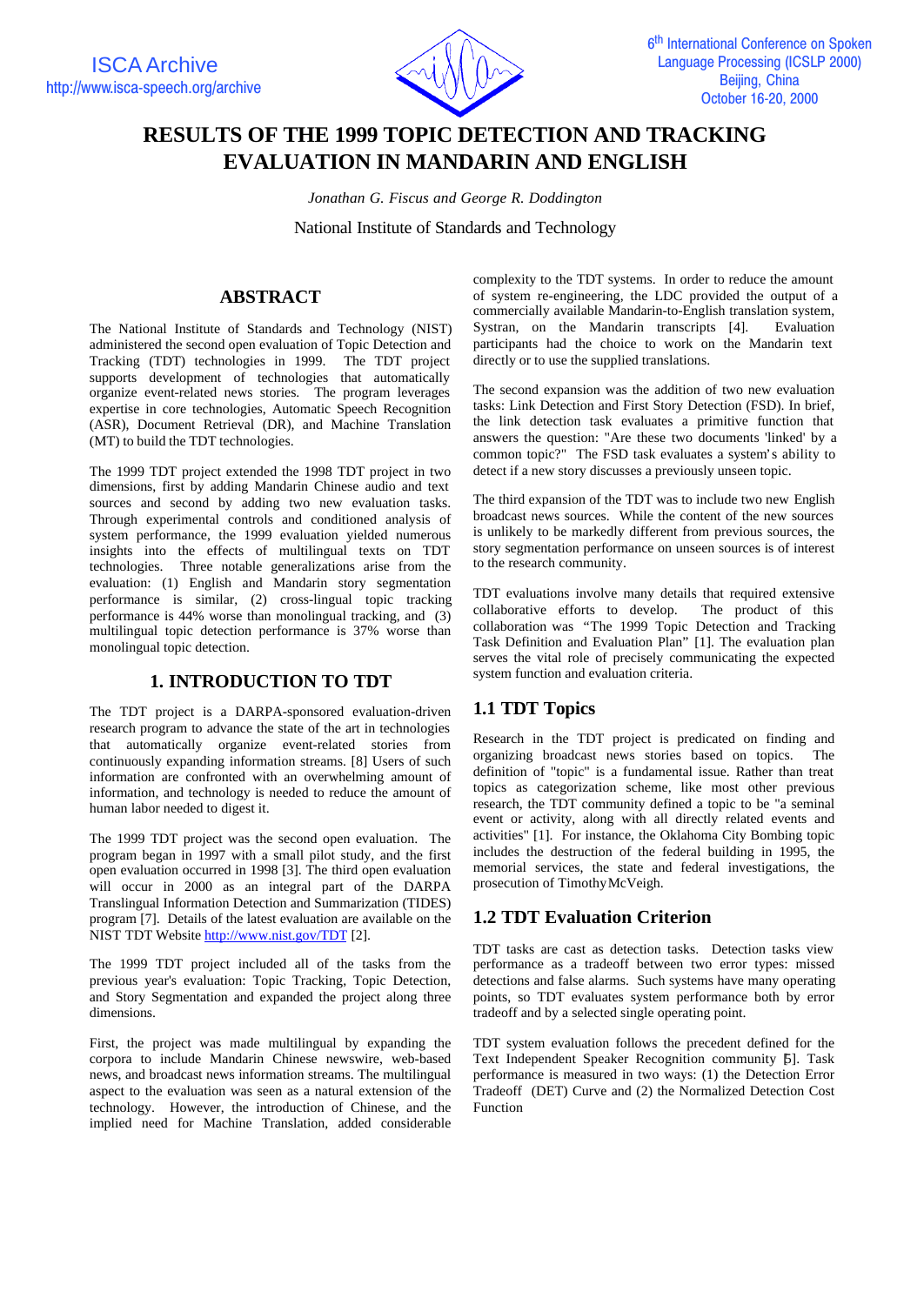Decision error tradeoff curves are graphical depictions of the tradeoff between miss and false alarm probabilities. [1] As is evident in Figure 2, the axes are warped by the normal deviant function. Thus, the straightness of lines indicates normally distributed detection scores.

The normalized cost function distills performance into a single number. The evaluation plan defines the cost function's formula. Essentially, the normalized cost function is a linear combination of the costs associated with miss detection and false detection. This metric is scaled so that a cost of 0.0 is perfect and cost of 1.0 is the best score achievable by saying "NO" for all detections.

### **1.2 TDT Evaluation Corpus**

The LDC's TDT3 <sup>[4]</sup> corpus was used for the 1999 TDT evaluation. The LDC paper discusses in detail the TDT corpora, its content, structure and the extensive annotation performed by the LDC.

The evaluation corpus in 1999 was approximately double the size of the 1998 [3] evaluation corpus. Table 1 summarizes the salient differences between the evaluation corpus used in each year.

|                             | 1998             | 1999         |             |
|-----------------------------|------------------|--------------|-------------|
| Language                    | English          | English      | Mandarin    |
| LDC Corpus                  | TDT <sub>2</sub> | TDT3         |             |
| Evaluation<br>epoch         | May-June<br>1998 | Oct-Dec 1998 |             |
| Sources                     | 2 Newswire       | 2 Newswire   | 1 Newswire  |
|                             | 4 TV/Radio       | 6 TV/Radio   | 2 Radio/Web |
| Hours Audio                 | 255              | 475          | 121         |
| Number of<br><b>Stories</b> | 19K              | 31K          | 12K         |
| Full Topic<br>Annotation    | 34               | 60           |             |
| Partial Topic<br>Annotation | $\theta$         | 120          | 0           |
| Link Annot.                 | 0                | 14K pairs    | $\Omega$    |

**Table 1** Comparison of 1998 and 1999 TDT Evaluation Corpora

The 1999 evaluation epoch was 50% longer in duration, however the additional two English sources and three Mandarin sources effectively double the number of stories. The LDC exhaustively annotated 60 new topics against the corpus, partially annotated an additional 120 English topics to support the first story detection evaluation, and annotated 14K story pairs to support the link detection evaluation.

### **2. 1999 TDT EVALUATION**

Eleven research groups participated in the evaluation: GTE Internetworking's BBN Technologies (BBN), Carnegie Mellon University (CMU), Dragon Systems (Dragon), General Electric (GE), IBM's T. J. Watson Laboratory (IBM), MITRE Corporation (MITRE), National Taiwan University (NTU), University of Pennsylvania (UPenn), University of Iowa (UIowa), University of Maryland (UMd), and University of Massachusetts (UMass).

The evaluation project supported five evaluation tasks in 1999: Topic Tracking, Topic Detection, Story Segmentation, and two new tasks, First Story Detection and Link Detection. The following sections describe each of the tasks, the results of the primary evaluation conditions, and interesting post-evaluation subset conditioned analysis.

Each evaluation task has a defined "primary" evaluation condition that all task participants are required to run. It is for these primary conditions that most of the cross-site comparisons are made since all systems have been run under the same experimental conditions.

The primary evaluation condition is "global" average that convolves many factors (e.g., broadcast language, medium, machine translation or recognition, etc.). The research community is interested in assessing the effects of these factors so NIST conditions their analysis, (i.e., computes performance based on factors), by dividing system results into subsets for each factor. These post-evaluation subset conditioned analyses highlight the factors' effects on performance.

## **2.1. Topic Tracking Task**

The topic tracking task evaluates technologies that associate incoming stories with topics "known" to the system. Topics are known to the system by means of a small set of on-topic stories from the initial part of the evaluation corpus. Since each topic is independently defined, these "training epochs" vary from topic to topic and contain many off-topic stories and potentially additional unlabelled on-topic stories. The tracking task requires systems to classify correctly all stories after the training epoch as to whether or not they are on- or off-topic.

The primary evaluation condition was specified as topic tracking with four English topic training stories, testing on multilingual newswire and automatic transcriptions of broadcast news texts, with human generated story boundaries.

Figure 1 is a bar chart that summarizes the tracking performance for each of the test participants.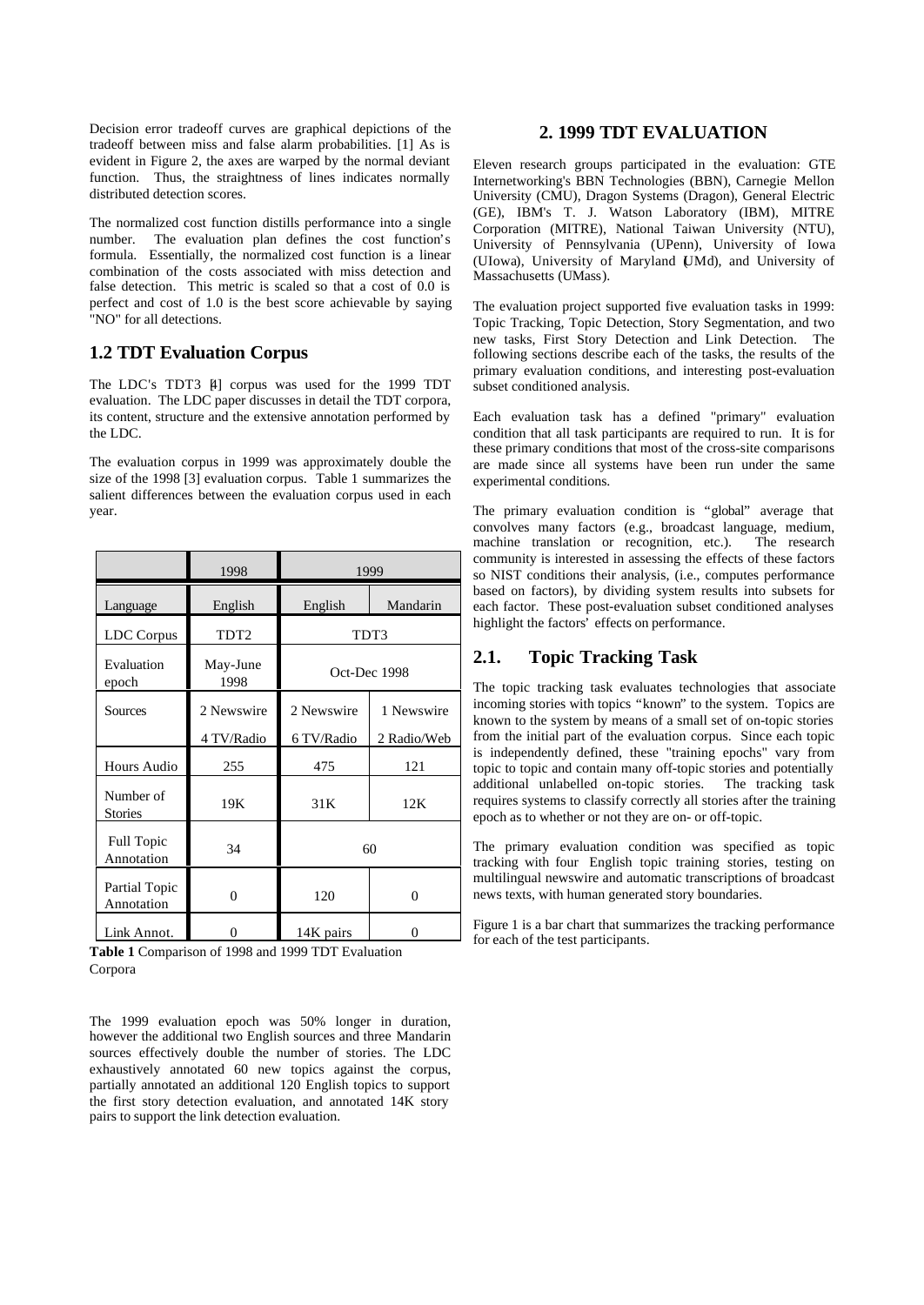

**Figure 1** 1999 Topic Tracking Primary Systems

The chart shows three statistics for each site.

First, the height of a bar is the topic-weighted normalized tracking cost associated the decisions made by the system, either "YES", a story is on-topic or "NO", it is not. The lowest cost of 0.092 was achieved by the BBN1 system and the next lowest cost of 0.14 by the CMU system.

The second statistic is the 95% confidence bar associated with the mean. The width of the confidence intervals show the per topic variability. Unexpectedly, the higher tracking costs do not imply larger topic performance variability. For instance, the GE system's confidence bars are smaller that CMU's even though CMU's costs are lower.

The third statistic, the minimum DET point, is shown by the shaded part of a bar. The height of the sub-bar indicates the best score a system could get if the decision threshold was set to coincide with the optimal point of the DET curve. The DET curves in Figure 2 were used to derive these statistics. The difference between the two bars indicates how well the system's decision threshold was set. Most sites did well at choosing their thresholds. For the UMd system, this statistic shows their system performed markedly better than the actual decision costs suggest.



**Figure 2** 1999 Topic Tracking Primary System DET Curves

Post-evaluation subset conditioned analysis yielded Figure 3, system performance conditioned on language and data source type, newswire vs. broadcast news automatic transcripts.



**Figure 3** Primary systems conditioned analysis by broadcast type and language

There is a clear trend for topic tracking in Mandarin data to be harder than in English. However, primary systems were trained using only English training stories so the degradation is expected. Figure 4 compares the BBN system performance when it was trained using three different conditions: English stories, Mandarin stories and both English and Mandarin stories.



**Figure 4** BBN Primary system trained on 4 English stories, 4 Mandarin stories, or 4 English + 4 Mandarin stories

The graph in Figure 4 shows that for the BBN system, the crosslanguage degradation as about the same, 44% relative, regardless of the training language. There is a slight improvement for both languages when both training from both languages is used for topic training.

#### **2.2. Topic Detection Task**

The topic detection task evaluates technologies that detect novel, previously unknown, topics. As in the tracking task, topics are defined by associating together stories that discuss the topic; however, topic detection systems are not given a priori knowledge of the topic. Therefore the system must embody an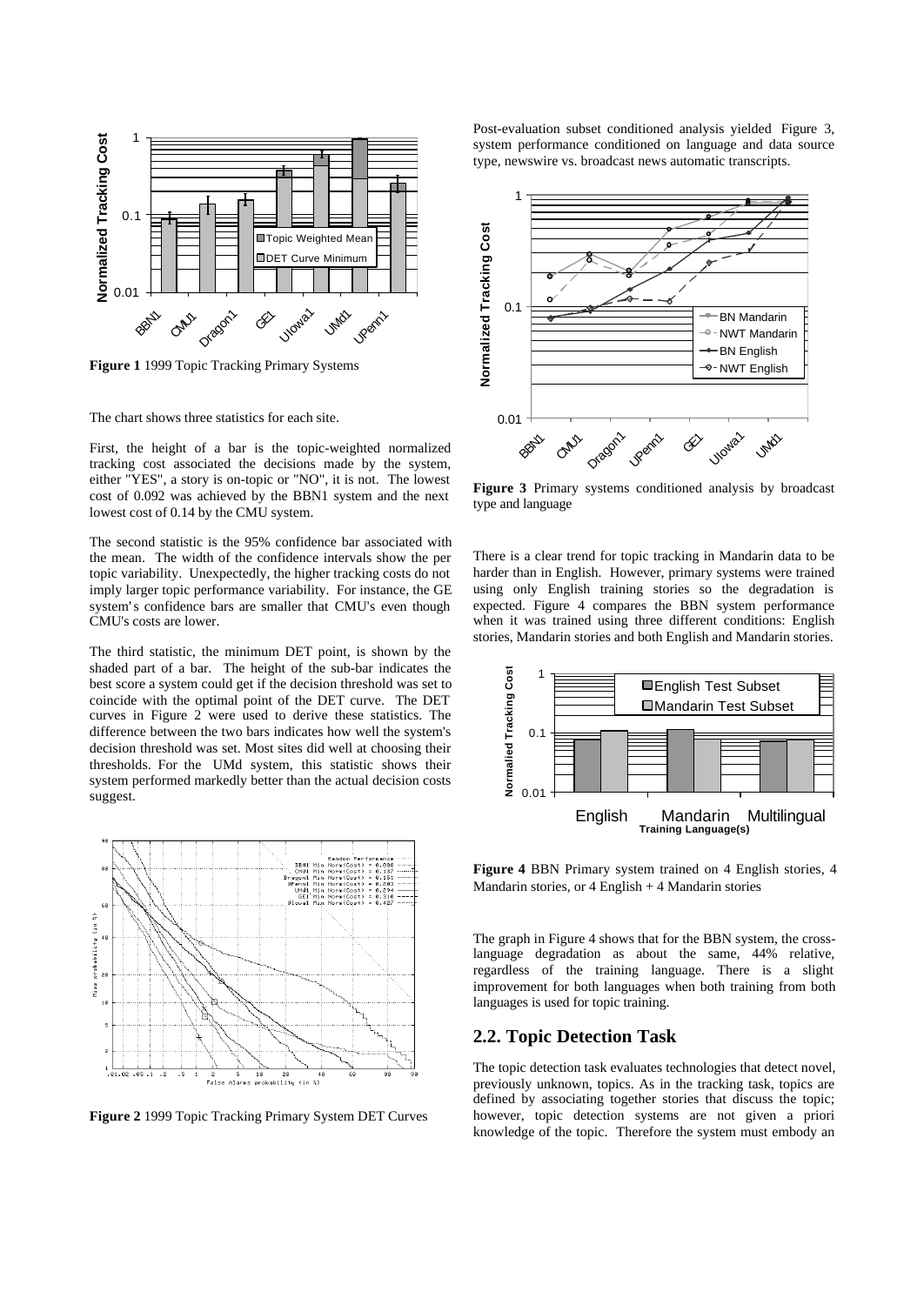understanding of what constitutes a topic, and this understanding must be independent of topic specifics.

The primary evaluation condition was specified as topic detection on multilingual newswire and automatic transcriptions of broadcast news texts using a 10-source file decision deferral (an amount of look ahead time) period with human generated story boundaries. Figure 5 is a bar chart summarizing the performance for all the participants except  $NTU<sup>1</sup>$ . . IBM achieved the lowest detection cost of 0.26.



**Figure 5** 1999 Primary Topic Tracking Primary Systems

Like the tracking bar chart, the graph shows the topic weighted topic detection scores and the 95% confidence intervals associated with the means. Topic detection costs are typically high than the tracking costs. This is expected since topic detection can be thought of as an unsupervised training variation of the tracking task. Topic performance appears to be more widely varied as compared to tracking.

Results of a post-evaluation conditioning on source language and type are shown in Figure 6.



**Figure 6** Primary detection system conditioned analysis by broadcast type and language

As with the tracking evaluation, there is a marked difference in performance between English and Mandarin test subsets. This is true for all participants except BBN. The BBN system was

 $\overline{a}$ 

able to build multilingual topic clusters where other systems had more difficulty or built essentially monolingual clusters.

It was relatively easy to compare the 1998 test set to the 1999 test set since the monolingual BBN system was essentially unchanged from the previous year. The BBN monolingual detection costs were virtually identical in comparing the two year's English test sets, so we can conclude that the topic difficulty, for topic detection, was roughly identical between years. Since test sets between years are roughly identical, the UMass monolingual system improvement of 43% is mostly due to system improvement rather than test set variability.

#### **2.3. Story Segmentation Task**

The story segmentation task evaluates technologies that segments, (or divides), an incoming stream of text into TDTstyle stories. In TDT, a story is a "topically cohesive segment of news that includes two or more DECLARATIVE independent clauses about a single event." [1] The notion of story explicitly excludes commercials from being stories, and therefore systems are not evaluated on inter-commercial story boundaries.

A new feature to this year's evaluation was story segmentation of Mandarin data. Since both Mandarin and English story segmentation are enabling technologies for deployable TDT systems, segmentation systems must do both languages using their native orthographies. The primary evaluation condition was to segment the English and Mandarin broadcast news data<sup>2</sup> using the full source file for decision deferral.

The left graph in Figure 7 summarizes the 1999 story segmentation performance. IBM had the lowest English segmentation cost of 0.39 and the lowest Mandarin segmentation cost of 0.32.



**Figure 7** 1999 Story Segmentation Primary Systems

 $\overline{\phantom{a}}$ 

 $<sup>1</sup>$  As a first time participant, NTU ran their topic detection on a</sup> monolingual Mandarin condition.

<sup>&</sup>lt;sup>2</sup> Newswire texts are not used for the story segmentation evaluation. Newswires routinely define units of texts as stories so there is no need for automated technologies.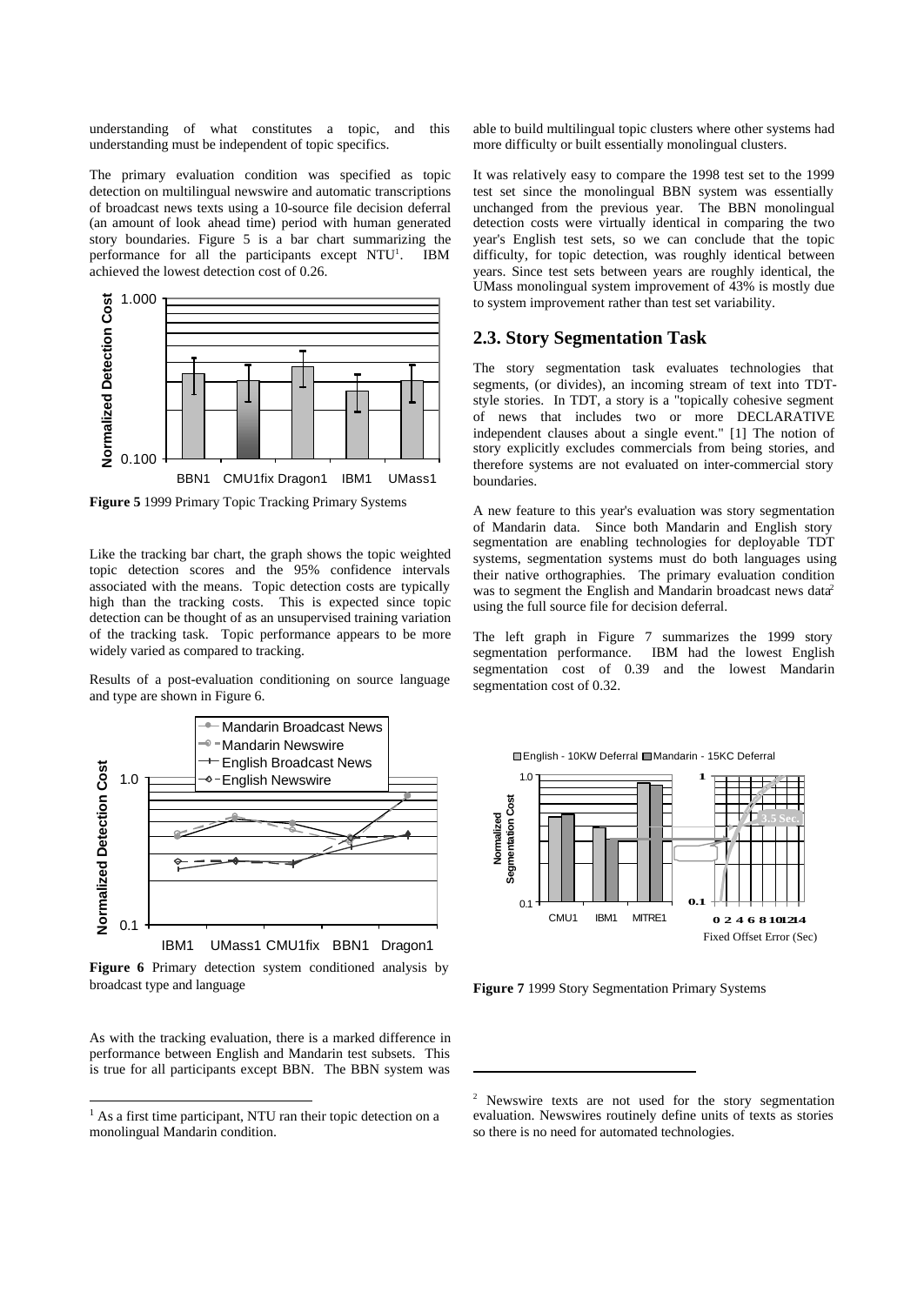From a detection theoretical standpoint, detection costs are a natural way to express system performance. However, humans do better with tangible concepts like story boundaries being incorrect by a fixed offset. The right graph in Figure 7 shows the segmentation cost of a hypothetical system that missplaces each story boundary by a fixed time offset<sup>3</sup>. Even though the English and Mandarin segmentation costs are different, when we compare the costs to fixed boundary offsets, the fixed offset times are 3.5 and 3.4 respectively.

Two new broadcast news sources were added to this year's evaluation, NBC Nightly News and MSNBC. The segmentation performance for these sources tested the systems' ability to segment shows not represented in the training data. Figure 8 shows system performance as a function of broadcast source. While the performance is lower than most of the data sources, the performance degradation is not significant.



**Figure 8** Primary segmentation system performance as a function of English source

Both CMU and IBM participated in last year's evaluation. For 1999, CMU made no substantive changes to their system, so their performance on this year's data can be compared to last year's data to infer test set difficulty. For last year's data, CMU achieved a 0.49 segmentation cost and this year they achieved a 0.47 segmentation cost on the 1999 English subset, only a 3% relative difference. However, IBM's 30% relative improvement (segmentation costs of 0.55 to 0.39) suggests they made appreciable improvements to their system.

#### **2.4. First Story Detection Task**

 $\overline{a}$ 

The first story detection task (FSD) evaluates technologies that detect, or find, the first story, and only the first story, in a stream to discuss a topic. This special case of the topic detection task focuses on the specific aspect of topic detection associated with novel information detection.

CMU and the Univ. of Mass. participated in this first formal evaluation of FSD. Their normalized FSD costs were 0.74 and 0.81 respectably. Figure 9 is the DET plot for comparing the two systems.



**Figure 9** 1999 Primary First Story Detection DET Curves

The FSD costs are appreciably higher than for most of the other tasks and are the theoretically bounded [6] by current topic tracking performance.

### **2.5. Link Detection Task**

The link detection task evaluations technologies that detect when pairs of stories discuss the same topic (i.e. the stories are "linked" by a common topic). In its simplest evaluation condition, this task answers the YES/NO question: "do these two stories discuss the same topic." This task can be thought of as a core capability from which topic tracking and topic detection systems can be built.

Both CMU and the Univ. of Mass. participated in this year's evaluation. Their scores were 0.11 and 0.10 respectively for actual decisions, (0.096 and 0.088 for the minimum DET curve costs). From the DET curves in Figure 10, we can see that the systems performed similarly.



<sup>&</sup>lt;sup>3</sup> Offsets are measured by time since English words and Mandarin characters do not represent the same units.